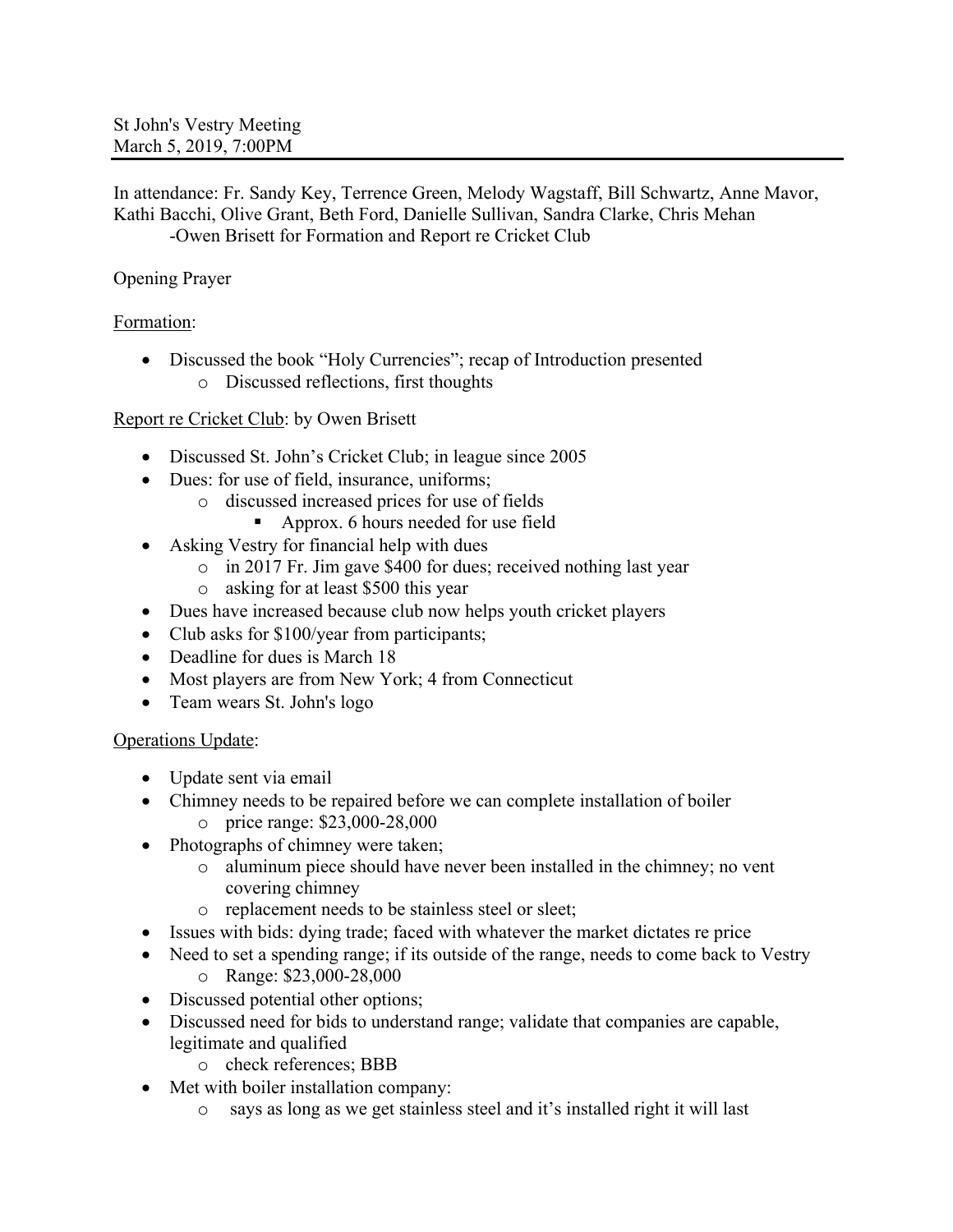- Discussed issues re cost of carry: electricity bills plus rental fee plus cost of diesel
- Motion to delegate ability, subject to the policy guidelines we agreed to last year and ensuring companies are vetted, to make a final decision to the executive committee, re contracting for chimney repairs within \$23,000-28,000 price range
	- o seconded; no further discussion
	- o all in favor, no opposition, no abstention

#### Diocese Acceptance of PPIC Candidate:

- Email circulated to Vestry re details
- Discussed setting up Skype interview; same process as last time
- Discussed potential issues re three year versus five year timelines
- By Friday, Vestry to decide whether or not we should proceed with a Skype interview of the new candidate

## Volunteer Event

- Getting plans back on track for a Thank you to volunteers event
- Jackie Bembridge had expressed she is ready, willing and able to help with planning
- Timeline: should be after Easter;
- Details: slideshow of photographs, excerpts from Holy Currencies on screen
- Budget: \$1,500-\$2,000
- Discussed potential locations and themes for event

## Staff Updates:

- Acknowledged Dante's hard work on boiler/chimney repairs
- High praises for Jane and the work she has done as administrator

## Cemetery Fence:

- Discussed fence that is coming down in the cemetery behind St. Andrew's due to construction by Inspirica
	- o cemetery owned by St. John's
- Suggestions: to have fence repaired or have a new one installed
- Photographs taken of cemetery; will follow up via email
- Tabled for next meeting

## First Congregational Church:

- Church has sold their property and the back of their church will be demolished
- Church has lots of missions and ties to their community
	- o specifically a thrift shop
		- services a lot of people in the community; also a social network for individuals
- Discussed potential places in St. John's to move thrift shop to
	- o international institute room;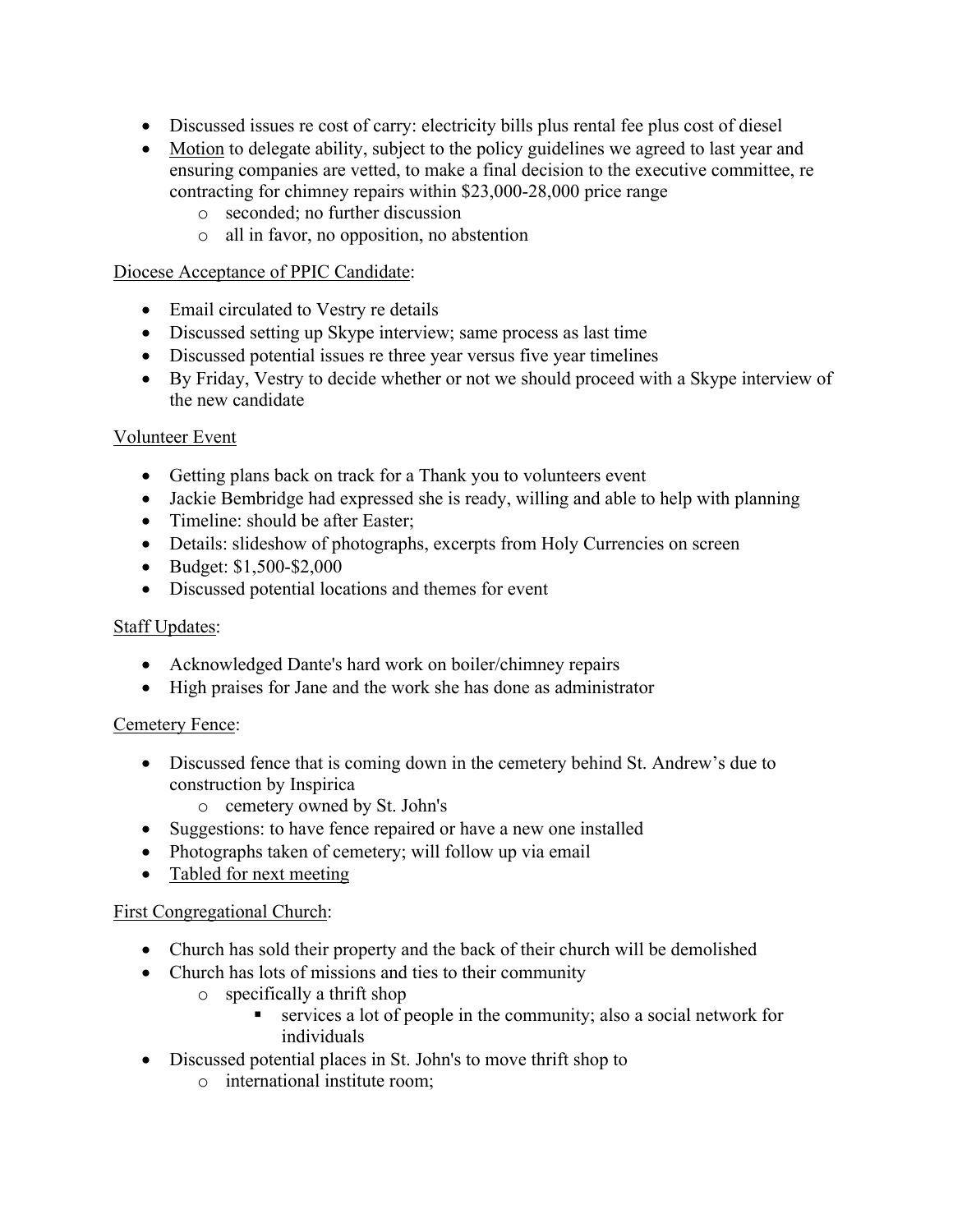- Discussion re finances: figure out whether we would receive any money from it, whether current volunteers would continue
- Kathi to provide us a summary after meeting;
- Issues to consider:
	- o individuals using parking garage: discussed ingress and egress and that individuals should not go through Epiphany's door to access room
	- o space is directly connected to boiler; that room and Dante's tools need to be secured, accessible; current door is not a durable door
	- o First Congregational' s space is larger than international institute room

## Rectory Update:

- Priority list needs to be worked on
	- o some items can be completed while new person is in space
	- o some structural items need to be completed beforehand
- Discussion re tabling painting until new person comes in; allows new person to contribute to choice of painting

## Faithful Futures:

- Update on last meeting; Vestries decided on hosting an outdoor mass
	- o to be scheduled in a local park, in support of DOMUS
		- o Service, blessing of backpacks and school supplies
		- o probably in early August
- All parishes to be involved
	- o Kathi and Paula to assist in planning

## Fire Marshall Update:

- Most of the exit signs are up;
- Some of the signs that electrical company said we have to rewire Dante examined and discovered that the batteries have died
	- o so instead of re wiring, Dante ordered new batteries to try and see if that works

## Senior Associate Rector Report: by Fr. Sandy

- Liturgy for Lent:
	- o Ash Wednesday- 3 services: 7AM, 12PM in the library; 7PM all 3 languages in Eagle's Loft, with choir;
		- Fr Sandy doing all 3 services
	- o Rite 1, prayer 1 during Lent; language is penitential
	- o Services for the remaining Sundays in March:
		- § Fr. Sandy on 2nd Sunday, Fr. Eddie on 3rd Sunday; Fr. Sandy on 4th and 5th Sunday
			- 5th Sunday in June Fr. Sandy will be at St. Barnabas
	- o Clergy meeting 2 times a month, discussion re liturgy;
	- o For multi-lingual services: going forward we will have 3 different bulletins, each in their own languages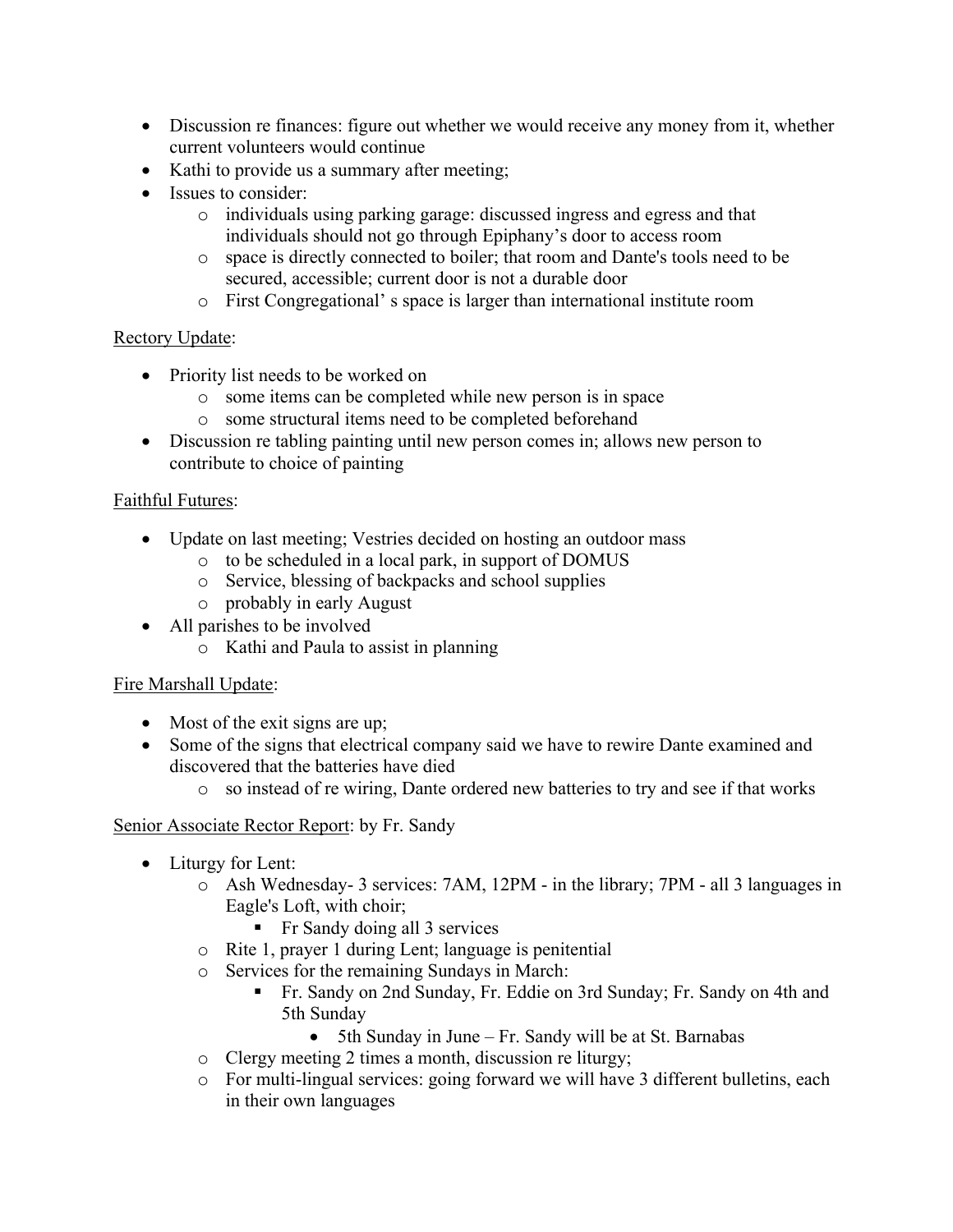- o Lenten series with all Episcopal and Lutheran churches in Stamford; Wednesday nights during Lent, 6:15-7:30PM
	- soup and 15 minute liturgy; teaching- all of the clergy in Stamford sharing their story
	- Fr. Sandy scheduled for 2nd week
- o Fr. Sandy teaching a bible class on parables at Edge Hill Retirement center, working with a Presbyterian pastor
	- 6 week program, Thursdays at 2PM
- o Holy Week: 1 hour long services (except Easter Vigil);
	- § Maundy Thursday Service, 7PM, all 3 clergy;
	- 14/15 hour prayer blocks until 12PM on Good Friday; sacrament to be utilized at Good Friday service;
	- Good Friday service begins at 12PM with stations of the cross out in community, final station will be back in ladies chapel, veneration of sacraments and Good Friday liturgy;
	- Holy Saturday: 7:30PM at sundown for Easter Vigil- 1 hour 30 minute service; St. Andrews and St. Francis also attending, service in English
	- § Easter Sunday 8AM, 10:15AM, Betania at 12:30PM, Epiphany at 2PM
- o 4/28 the following Sunday: visit of Bishop Ian Douglas to Betania ■ confirmations may be during that service
- Conversation re whether to have a dinner on Maundy Thursday or Wednesday before;
	- o issues with people last year coming to seder but didn't come to liturgy
- Staff Updates
	- o Reminder that Fr. Eddie does three services every Sunday at three different churches
	- o Discussed heavy work load of clergy during week;
		- Fr. Sandy in office Tuesday, Wednesday afternoon & Thursday
		- discussed different standard for May, June, July re his obligations to St. Barnabas
	- o Issues with pastoral care, limited home visits; discussed possibility of hiring another person to assist
		- working on having pastoral care visitors be set up for home visits;
		- § discussed Olive's card ministry; Fr. Sandy's phone calls
		- visits with youth/children for Easter basket delivery
		- if interested in facilitating out of the box ministry, contact Fr. Sandy

## Decision re Owen's Request re Cricket Club

- Discussed possible charity event for fundraising; Olive held a luncheon for him once
- Any donation is not classified as outreach
- Motion: to provide St John's Cricket club \$500, and offer them a format within St. John's to fundraise the amount
	- o Seconded; no further discussion
	- o 6 in favor; 2 opposed; 1 abstained